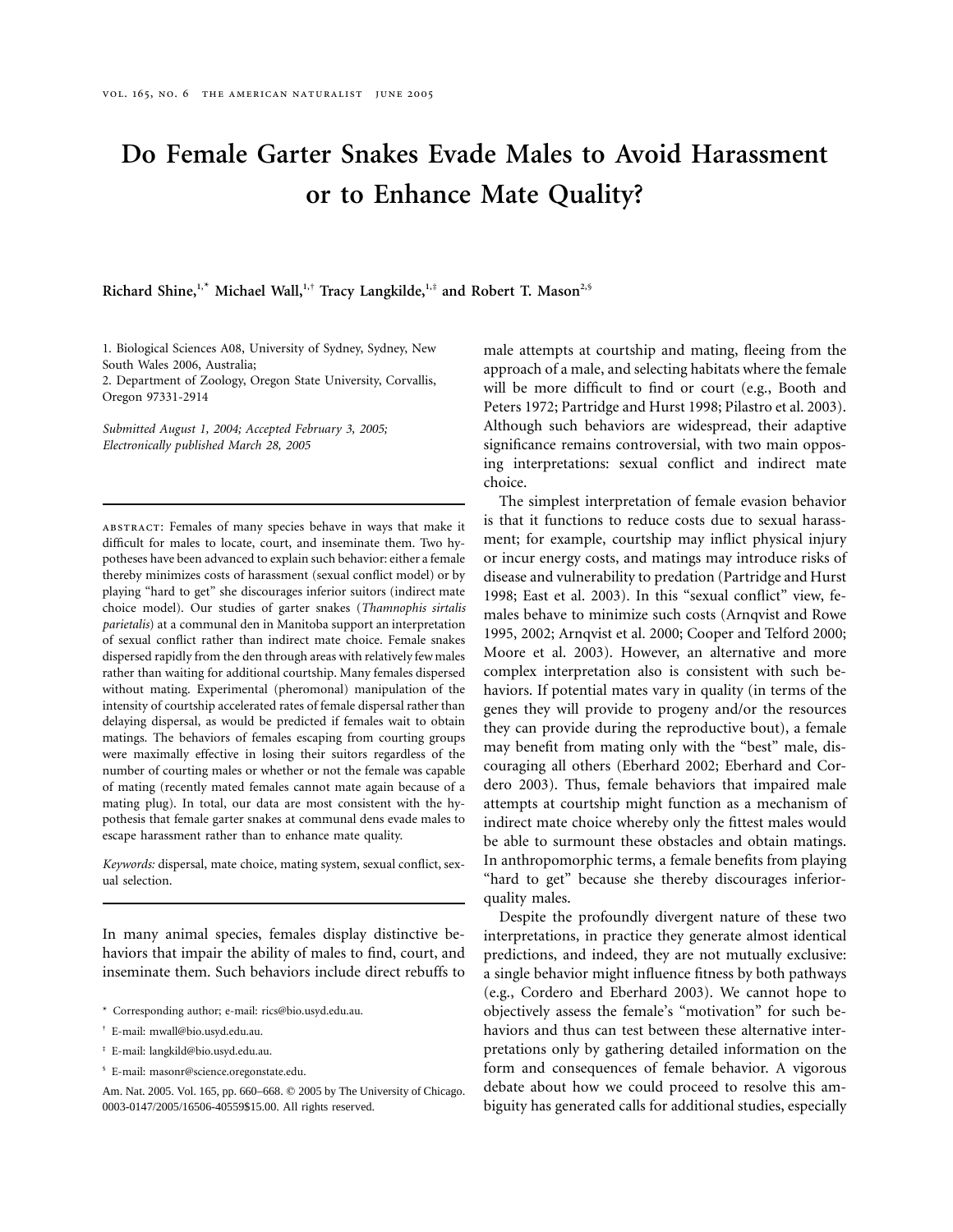under field conditions and on a more diverse array of organisms; for detailed mechanistic data on the nature and consequences of interactions between males and females; and for novel methodologies (e.g., Chapman et al. 2003*a*, 2003*b*; Córdoba-Aguilar and Contreras-Garduño 2003; Eberhard and Cordero 2003). Especially if experimental manipulations of traits such as female behavior or the intensity of courtship are feasible, we may be able to quantify functional associations between female behaviors and male responses and thus identify situations where the hypotheses of "sexual conflict" and "indirect mate choice" generate divergent predictions.

## **Garter Snakes as a Model System**

Although they have rarely been utilized in this context, snakes provide excellent model organisms for studies on sexual conflict and indirect mate choice. In particular, recent research at large communal dens of red-sided garter snakes (*Thamnophis sirtalis parietalis*) has revealed intense sexual conflict. Near the northern limit of their geographic range in the Interlake region north of Winnipeg, Manitoba, in central Canada (Rossman et al. 1996), these small  $\left($  < 1 m total length) nonvenomous snakes spend about 8 months/year inactive in communal winter dens, emerging in early May to court and mate before dispersing to feed and give birth in the surrounding swamps and grasslands (Gregory 1974, 1977; Gregory and Stewart 1975). Because dens may contain >50,000 snakes, densities of snakes close to the den may exceed 100/m<sup>2</sup> (Shine et al. 2001*b*).

Newly emerging females are rapidly located and vigorously courted by dozens or hundreds of males. The most distinctive courtship tactic by males involves caudocephalic waving, a series of muscular contractions that travel from the male's cloacal area to his head (Noble 1937; Gillingham 1987). These waves push anoxic air from the female's avascular lung anteriorly to her respiratory surfaces, thus impeding breathing and inducing the stress response of cloacal gaping and thereby allowing intromission of the male's hemipenis (Shine et al. 2003*a*). Thus, males obtain matings by forcible insemination via induction of hypoxic stress in females (Shine et al. 2003*a*); indeed, some females die from suffocation within large mating balls (Shine et al. 2001*a*). However, sexual conflict is less intense as soon as the females disperse into the woodland surrounding the den. Radiotelemetric monitoring indicates that many females disperse tens of meters before mating (Shine et al. 2001*b*). The mean number of males per mating ball decreases rapidly away from the center of the den, so most courting groups in the surrounding woodland are relatively small (mean 4.0 males plus one female: Shine et al. 2001*b*). Radiotelemetric monitoring reveals that females are solitary as they disperse (Shine et al. 2001*b*); thus, a female that leaves the den without mating is unlikely to mate thereafter, at least during dispersal to the summer range (which may be up to 18 km away from the den; Gregory and Stewart 1975). Females can use stored sperm from autumn mating to produce offspring; however, this is rare because spring mating plays an important role in inducing vitellogenesis, and stored sperm are evacuated as soon as a female remates in spring (Halpert et al. 1982). We do not know if mating also occurs immediately prior to ovulation, at the summer range.

Previous research has suggested that courtship impedes female attempts to disperse from the den (based on displacement rates of courted and noncourted females over short distances) and that females actively avoid the scent of males in arena trials (Shine et al. 2004) as well as when following substrate-deposited pheromonal trails (LeMaster et al. 2001). Although attributed to sexual conflict, such avoidance behavior might equally be viewed as a form of indirect mate choice whereby females impose selection for traits such as courtship persistence or superior matefinding ability in their male partners (Eberhard 2002). We quantified the behavior of female garter snakes at a large den to explore the degree to which female movement patterns are consistent with either sexual conflict or indirect mate choice.

# **Potential Forms of Mate Choice by Female Garter Snakes**

The "cooperative view" of snake mating systems would suggest that females benefit from mating prior to dispersal from the den; the availability of such mating opportunities (for both sexes) has been suggested as a possible benefit of communal overwintering in this species (Gregory 1982). Nonetheless, it is difficult to envisage how a female garter snake could exert mate choice, especially in large mating balls near the center of the den. Although male mating success is highly nonrandom (large, heavy-bodied, vigorous males obtain most matings), these biases are generated by direct coercion and male-male rivalry rather than active selection of a particular male by a female (Shine et al. 2000*a*; R. Shine, unpublished data). Indeed, it is difficult to imagine how a female garter snake could select a specific mating partner from within a jumbled mass of rivals, all of them actively and simultaneously attempting to insert their hemipenes into her cloaca (Shine et al. 2000*a*, 2003*b*).

Although the nature of courtship in this population thus reduces opportunities for mate choice by females, proponents of a mate-choice model might nonetheless argue that by remaining in the woodland near the den, a female could benefit by one of two pathways. First, a female that evaded courting males might thus delay mating until she is courted by only a small number of suitors; under such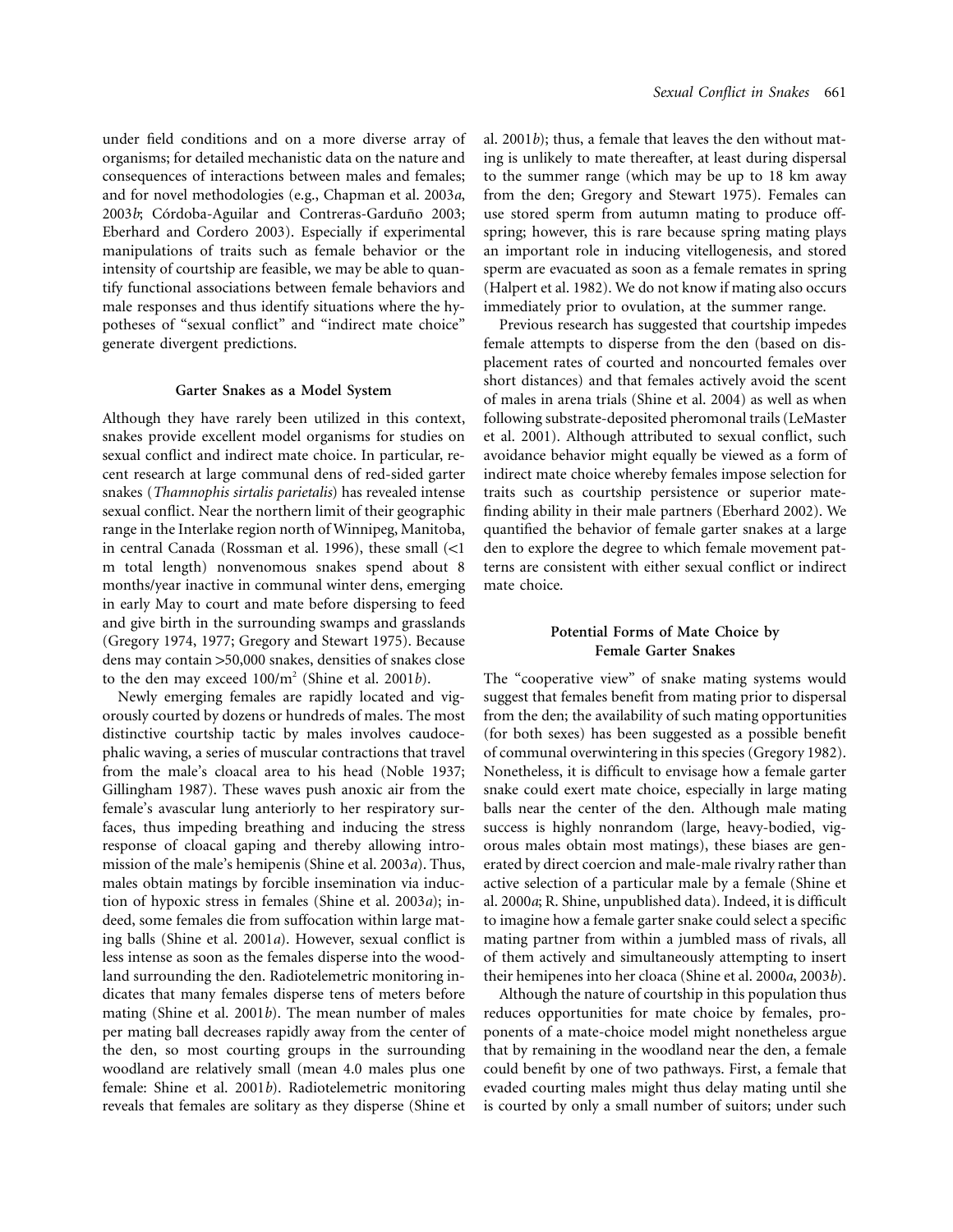circumstances, she might be able to discriminate between them and perhaps influence which male obtained the mating. Second, a female that remained close to the den would have the opportunity to mate with more than one male. Multiple paternity of litters is common in garter snakes (Garner et al. 2002), so a multiply mating female potentially could enhance the quality of her offspring by increasing opportunities for sperm competition within her reproductive tract (e.g., Olsson et al. 1996). However, because the gelatinous mating plug occludes the female cloaca for about three days postmating (Shine et al. 2000*d*), such a female would need to remain near the den for at least this period.

#### **Predictions from Conflicting Hypotheses**

Because of our inability to determine what kinds of male traits might be selected by females, we have framed our hypotheses in terms of female opportunity to exert mate choice rather than specifying or predicting what kinds of male traits would be the targets of such choice. The hypothesis of indirect mate choice generates specific predictions concerning the behavior of female garter snakes: (1) they will remain near the den longer than is required to recover from their overwinter inactivity (to allow mate choice or remating); (2) they will not leave the vicinity of the den without mating (because once they leave, their opportunity for mate choice is reduced; Shine et al. 2001*b*); (3) if a female postpones dispersal until she has received sufficient courtship to identify a suitable mate, a reduction in courtship intensity (for whatever reason) will delay her departure from the den; (4) as females leave, they will use routes where they will encounter (and thus, be courted by) many males; (5) females will tolerate prolonged courtship rather than attempting to evade their suitors (because prolonged courtship would allow the female to assess male phenotypes and thus select an appropriate mate); (6) females will attempt to escape from large courting groups but not small courting groups (because the latter provide better opportunities for mate choice); and (7) mated females will show different male-evasion behaviors than unmated females (because the former animals cannot remate until they have lost the mating plug and thus derive no benefit from assessing mate quality).

It is important that all of these predictions differ from those expected under the "sexual conflict" hypothesis. If females simply try to avoid males, we predict that (1) they will disperse as soon as possible; (2) many females will leave the den without mating; (3) a reduction in courtship intensity will expedite and not delay female dispersal; (4) females will select dispersal routes that are not used by males; (5) courted females will behave in ways that make it difficult for their suitors to remain with them; (6) females will attempt to evade all courting males, regardless of group size; and (7) mated and unmated females will behave in similar ways.

#### **Methods**

# *Study Area*

During May 2003 and May 2004, we worked at a communal den containing  $>50,000$  snakes 1.5 km north of the town of Inwood, 250 m east of Highway 17 in central southern Manitoba (50°31.58'N, 97°29.71'W). This den has been the focus of considerable previous research (e.g., Shine et al. 2000*b*, 2000*c*, 2000*e*, 2001*a*). In both 2003 and 2004, our work at the den encompassed most of the snake's emergence period that year.

## *Procedures*

Every morning at the den in May 2003, we collected, measured, and paint marked any newly emerged snakes. These were often found actually emerging from the ground and were distinctive because of their muddy appearance and the frenetic courtship they attracted from males. Because males pass through a transient stage of female mimicry when they first emerge ("she-males": Mason and Crews 1985), the criterion of attracting courtship identifies newly emerged snakes of both sexes. Male snakes are courted only on their first day postemergence (Shine et al. 2000*b*, 2000*e*). We marked 939 newly emerged males and 956 newly emerged females over the 18-day duration of our 2003 study. All of these snakes were measured (snout-vent length [SVL]), weighed, and paint marked with an individual number and/or a daily cohort mark for later recognition. We also recorded whether or not females had recently mated as determined by the presence of gelatinous mating plugs; these persist for about 3 days postcopulation (Shine et al. 2000*a*).

To recapture some of these animals as they dispersed from the den, we set out a 60-m long hardware-cloth drift fence in the woodland 100 m away. Six equally spaced wooden traps with wire funnels, placed beside the fence, allowed ingress but not egress. The traps were cleared at least twice daily yielding data on duration of den residency for 290 marked snakes and directions of dispersal for 6,653 animals.

If females actively solicit copulations, experimental reduction of their attractiveness should delay female dispersal, but if females attempt to disperse without mating, reducing courtship levels should enable them to escape the den area more rapidly. To test this idea, we manipulated female attractiveness by painting the dorsal surfaces of newly emerged females with either peanut oil (control) or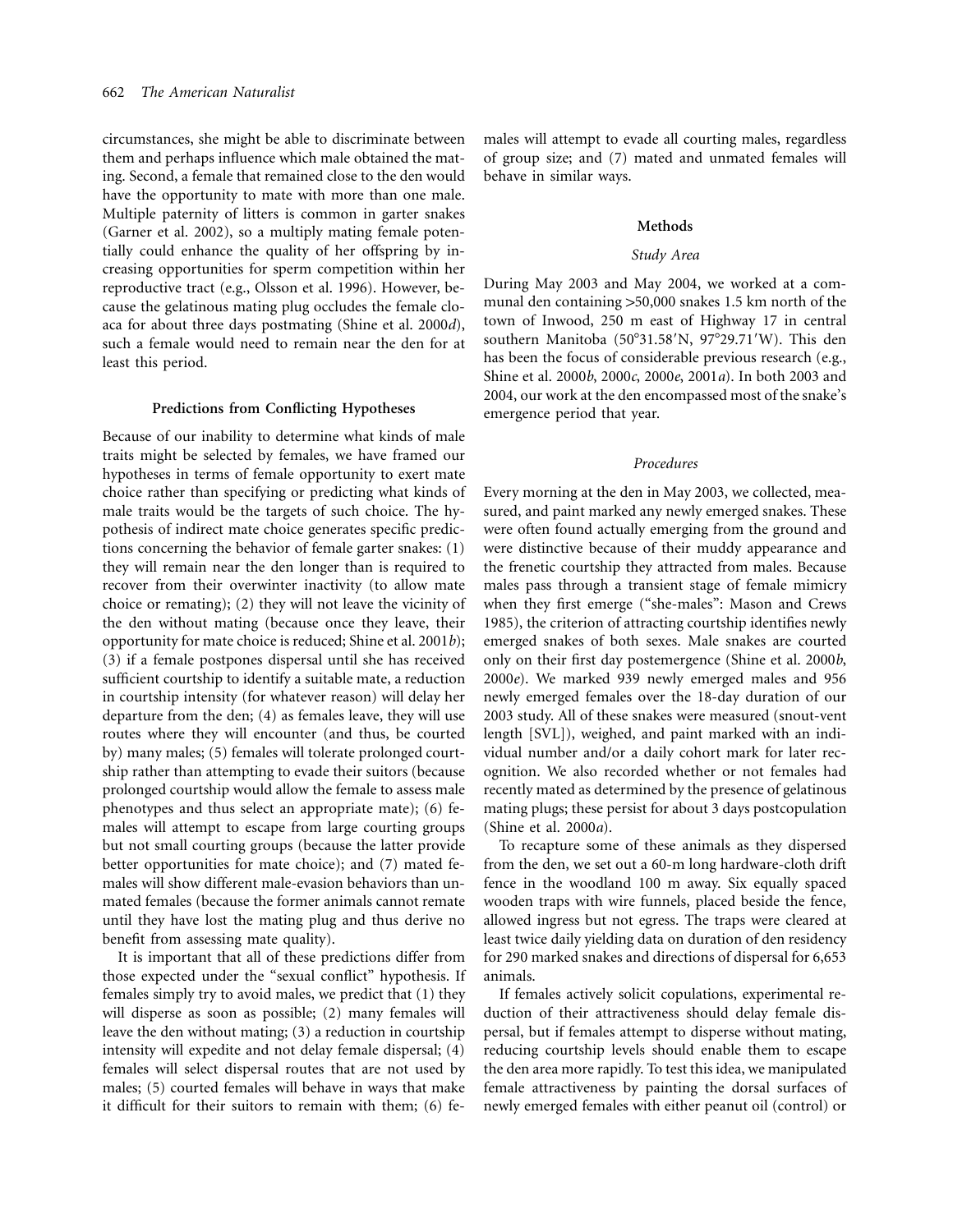peanut oil containing squalene (a lipid found in the skin lipids of male but not female garter snakes and thus potentially a sex identifier: Mason et al. 1987, 1989, 1990; Mason 1992, 1993). We then released all these females simultaneously in the den and walked around 30–60 min later to score the number of males courting each female and the distance that the female had dispersed from the release point.

If females attempt to avoid courting males, we predict that their patterns of movement when being courted should be those that are maximally effective at escaping from males. To answer this question we need data on what routes and speeds courted females take as they disperse from the den and how these movement patterns make it more difficult for courting males to follow. To answer these questions we quantified the following factors.

*Movement Patterns of Females.* Courted females frequently flee from the groups of males that are courting them, often in response to very vigorous courtship (especially male attempts to lift the female's tail from the ground; R. Shine, personal observation). We approached natural courting groups and lifted the female's tail with a stick, mimicking intense courtship. After one or two touches the female typically moved away rapidly, with some or all males attempting to remain beside her. We mapped the distance and direction she moved before stopping again and recorded the numbers of males courting her before and 10 s after her displacement. Where possible, we then collected the female to check whether she was mated or unmated (based on the mating plug).

*Factors Influencing Male Ability to Relocate a Female.* Fishing line was tied around the neck of a recently predatorkilled female snake (65 cm SVL); this animal's movements were controlled with a 1-m stick tied to the other end of the 1-m length of fishing line. The dead snake was dragged near a mate-searching male or males; after they commenced vigorous courtship the female was moved (at normal crawling speed of 0.4 m/s; R. Shine, unpublished data) in one of four ways: straight-line, continuous movement for 4 m; straight-line movement, but stopping after 2 m; 1 m straight-line movement, then abrupt (110°) change in direction, then continue in that new direction; 1 m straight-line movement, then abrupt (110°) change in direction, then stop after 20 cm. In each case the number of males remaining with the female was scored as above.

*Male Responses to Other Males.* Our observations both of natural groups and of males following the dead female (above) suggested that the "turn-then-stop" behavior of females was effective in losing males because of the males' shift to visual rather than pheromonal cues for mate relocation under these conditions. Thus, males that suddenly lost contact with the female (as she fled) generally stopped tongue flicking and instead lifted their heads well above the substrate ("periscope" position) as they moved rapidly in the direction in which the female had gone. Males followed any fast-moving snake in the vicinity, and typically these were either the female herself or another male in her pursuit. This reliance on movement meant that when a female stopped, the pursuing males generally kept going and often passed right over her body; because their heads were raised well off the substrate without tongue flicking, they generally failed to detect her presence.

To test the hypothesis that males use visual cues from other males during mate relocation, we attached a recently predator-killed male (47 cm SVL) to a fishing line as above, and laid him on the ground 20 cm from a natural courting group. We then induced the female to flee (as above) and pulled the male along the ground such that he crossed behind the female's tail at an angle of approximately 45°. We scored the number of males initially in the courting group and the number that approached and tongue flicked the "target" male over the next 10 s. We also scored male approaches to the dead male when he was simply laid out on the ground immobile 20 cm from a courting group and when he was moved along the ground beside the group but without inducing the female to flee beforehand.

#### **Results**

Our data reveal several strong patterns that help to distinguish between the "sexual conflict" and "indirect mate choice" hypotheses.

## *Females Dispersed Rapidly from the Den*

The mean interval between a female's emergence at the den and her recapture at the drift fence 50 m away in the woodland was only 2.36 days ( $SE = 0.23$ ,  $n = 33$ ). Eight females reached the fence the same day they emerged, 21 in 2 days, and the remaining four in 3 days. In contrast, most males remained near the den for several days (mean = 6.16 days,  $SE = 0.25$ ,  $n = 239$ ; comparing duration of residency between the sexes,  $F = 17.16$ , df =  $1, 288, P < .0001$ ).

### *Many Females Dispersed without Mating*

Overall, only about one-third (37.1%) of females contained mating plugs when they were captured at the drift fence as they left the vicinity of the den. This proportion varied with female body length, from  $0\%$  in females <35 cm SVL to  $>67\%$  in the largest size groups ( $>55$  cm SVL; fig. 1). Thus, approximately one-third of the largest fe-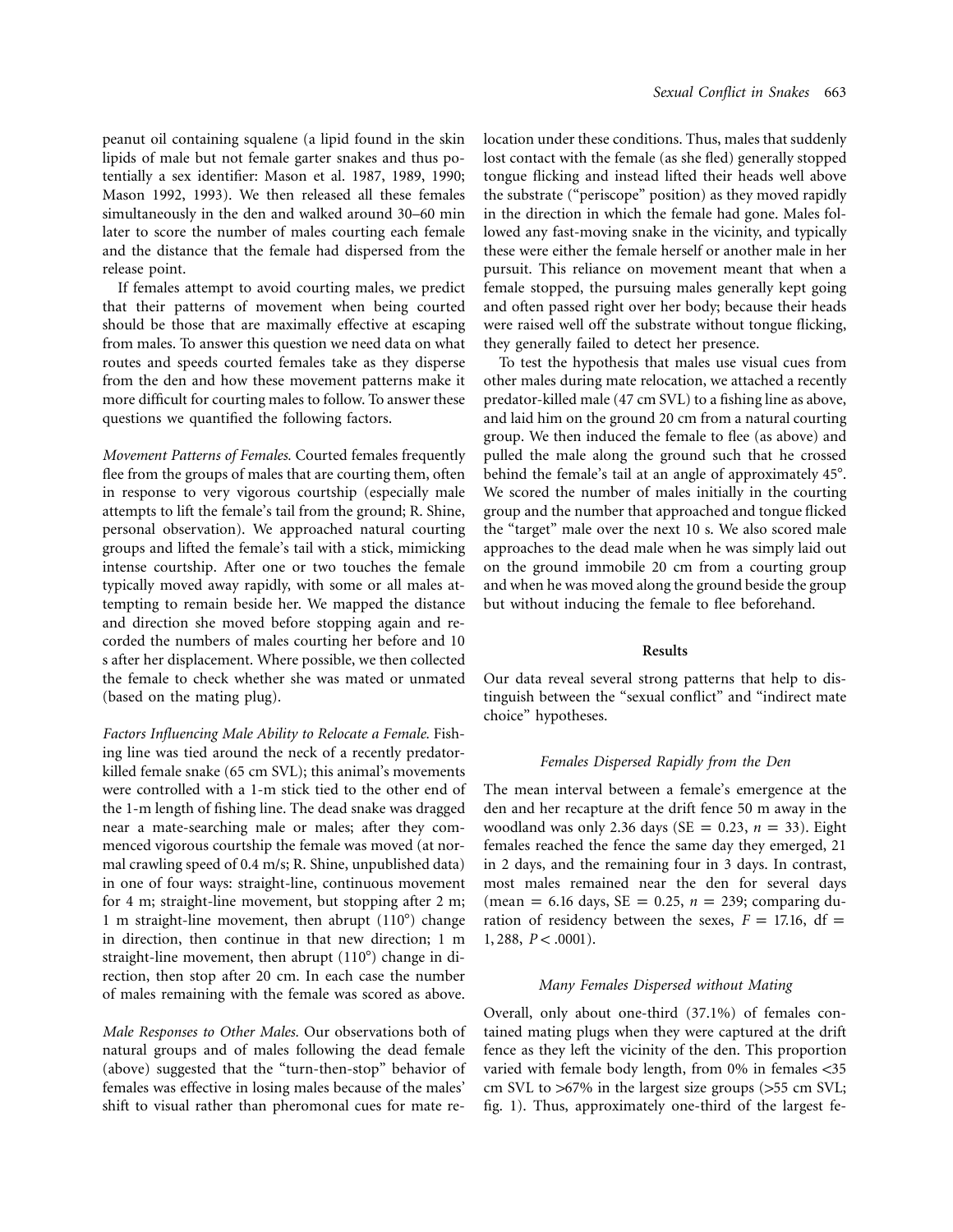

**Figure 1:** Effect of female body size (snout-vent length) on the proportion of female garter snakes that had mated prior to collection either at the den (shortly after emergence) or when they dispersed to the drift fence 50 m away from the main den. See text for statistical analyses of these data.

males left the den area without mating. Mating plugs provide reliable evidence in this respect, because the plugs persist for longer than the average duration of time taken to disperse (see above), and matings without plugs are very rare (Shine et al. 2000*a*).

Was the probability of mating during dispersal linked to a female's body size? If so, the relative numbers of mated versus unmated females in different size classes should differ between the den sample and the drift fence sample, as indicated by the interaction term in a multiple logistic regression with plug presence as the dependent variable and location (den/woodland) and female SVL as independent variables. Analysis on the entire data set indeed reveals such an interaction (Wald  $\chi^2 = 34.72$ , df = 1,  $P < .0001$ ), but this test is influenced by the fact that very small females never mated (and thus, the proportion with mating plugs did not change as they dispersed), whereas larger females were mated as they dispersed (fig. 1). Among females >50 cm SVL, no significant interaction between location and female SVL was apparent ( $\chi^2 = 0.53$ , df = 1,  $P = .47$ ), but main effects remained highly significant (location,  $\chi^2 = 346.34$ , df = 1, *P* < .0001; SVL,  $\chi^2 =$ 17.30,  $df = 1$ ,  $P < .0001$ ). Thus, the increased incidence of mating for females at the drift fence versus the den applied evenly across the size range of adult females.

#### *Females Dispersed in Different Directions than Males*

Contingency-table analysis revealed that the relative numbers of male and female snakes in each of 10 traps (total 26 females, 238 male snakes) deviated significantly from the null hypothesis of similar sex ratios in each trap  $(\chi^2 = 38.83, df = 9, P < .0001)$ . Indeed, sex ratios per trap ranged from 100% female to 100% male.

# *Decreased Female Attractiveness Accelerated Rates of Dispersal*

Experimental reduction of a female's attractiveness to males reduced the duration of her stay near the den. Comparison of free-ranging females to which we applied the "male-identifier" lipid (squalene) and control (peanut oil only) females confirms that squalene reduced the intensity of courtship to which a female was subjected (fig. 2*a*; number of males courting,  $F = 11.60$ ,  $df = 1, 97$ ,  $P =$ .001). Females that experienced less courtship dispersed more rapidly than did the control females (distance from release point,  $F = 6.96$ ,  $df = 1, 97$ ,  $P < .01$ ; fig. 2*b*).

## *Courted Females Showed Distinctive "Escape" Maneuvers*

When induced to flee, females moved rapidly in a straight line and always away from the den center in the direction they had been facing prior to disturbance. Of the 70 females observed during such displacements, about half (33) maintained this straight-line trajectory. Of these animals, 11 kept moving for an average of 3.3 m before stopping, whereas the other 26 stopped abruptly after an average of 1.0 m. In the remaining sample of 33 females, all turned abruptly (at  $80^{\circ}$ –140 $^{\circ}$  to the original trajectory) after moving 1–2 m. Of these animals, 12 then kept moving in the new direction, whereas the other 21 stopped 10–50 cm after their turn. In summary, females typically moved only 1-2 m before stopping, often soon after making an abrupt turn.

# *Female Escape Maneuvers Functioned to Evade Courting Males*

The observations of females attempting to flee from natural courting groups (above) provide data on the effectiveness of alternative female movement patterns in "losing" suitors. Females that turned then stopped  $(N = 21)$ lost an average of 79% of the males initially courting them, because in most cases the males kept moving rapidly in the initial direction and thus went past (sometimes, over) the sedentary females. A lower proportion of courting males were evaded by females that turned but did not stop (18%,  $N = 12$  groups), that kept moving in a straight line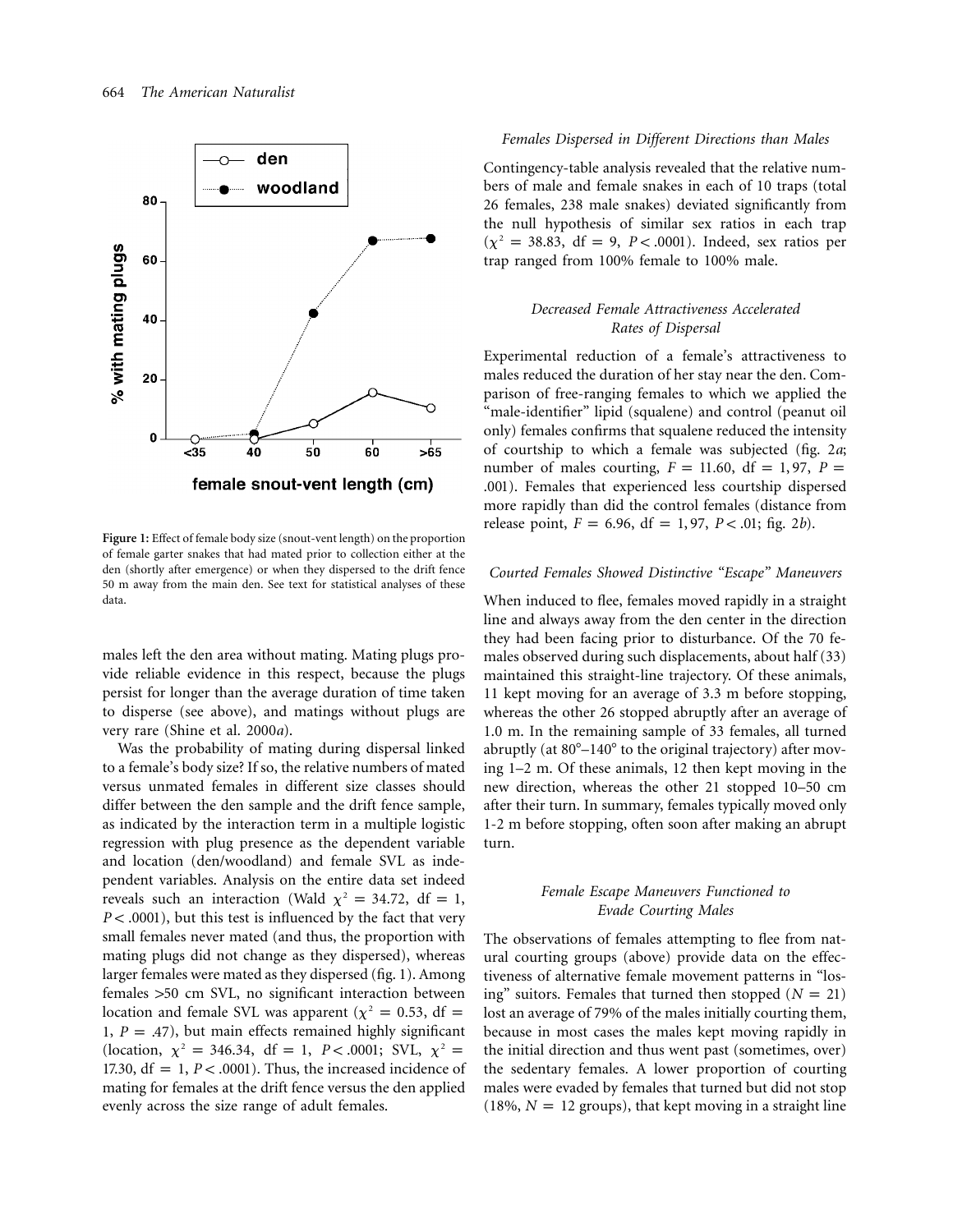

**Figure 2:** Effects of external application of a male-identifying lipid pheromone (squalene) onto female garter snakes. The graphs show (*a*) the numbers of males courting manipulated versus control (peanut oil) female garter snakes after their release at the den and (*b*) the distances that females had moved from their release point when the animals were resighted 30–60 min later (see text for statistical tests). Graphs show mean values and associated standard errors; sample sizes were 48 control females and 51 squalene-painted females.

(13%,  $N = 11$  groups), or that moved in a straight line and then stopped (20%,  $N = 26$  groups). The trials using a recently killed female snake on a fishing line provided very similar results. As for natural groups, trials in which the female turned and then stopped resulted in a high proportion of males losing contact with the stimulus (fig. 3). We analyzed these data with a three-factor ANOVA; the factors were trial type (natural group vs. dead female),

whether or not the female stopped after 1–2 m, and whether she moved in a straight line or made an abrupt turn. This analysis revealed no overall difference in the proportion of males lost between trials with natural groups and those with the dead female  $(F = 0.07, df = 1, 142,$  $P = .80$ ) or any significant interaction term involving this factor (all  $P > .22$ ). However, the proportion of males lost during a trial depended on female movement patterns and was highest if the female made an abrupt turn and then stopped (fig. 3; interaction-turn<sup>\*</sup>stop,  $F = 32.69$ , df =  $1, 142, P < .0001$ ).

Trials using the dead male on fishing line supported our interpretation of the functional basis for the effectiveness of female evasion maneuvers. When the dead male snake was simply laid on the ground, he rarely attracted approaches from other males (mean % of courting males that approached the stimulus =  $1.6\%$ , in 15 trials). The dead male attracted more interest when he was moved about rapidly (mean  $= 19%$  of males approached the stimulus in 15 trials). However, when he was moved across and behind the fleeing female, a high proportion of males approached and tongue flicked the target snake (mean  $= 53\%$  in 15 trials). The consequent difference in the proportions of courting males that were distracted by the dead male  $(F = 25.69, df = 2, 42, P < .0001, all post)$ hoc comparisons  $P < .05$  supports the hypothesis that male garter snakes use cues from other males when attempting to relocate females.

# *Evasion Behaviors of Courted Females Were Unaffected by Group Size or Female Mating Status*

A two-factor ANCOVA with number of males initially courting a female (natural groups only) showed no significant relationships between group size and the female's behavior (whether or not she stopped,  $F = 0.62$ , df = 1, 66,  $P = .43$ ; whether or not she turned,  $F = 0.97$ , df = 1, 66,  $P = .33$ ; how far she moved,  $F = 0.005$ ,  $df = 1, 66, P = .94$ . Similarly, mated and unmated females did not differ in the frequency of these behaviors (turn or not,  $\chi^2 = 0.82$ , df = 1, P = .36; stop or not,  $\chi^2 = 1.57$ , df = 1, *P* = .21; distance traveled, *F* = 1.38, df = 1, 61,  $P = .24$ ).

#### **Discussion**

Together with previous work on this system (Shine et al. 2000*d*, 2003*a*, 2004), data from the current study provide strong support for the hypothesis that sexual conflict is a major force driving the behaviors of garter snakes at communal dens in Manitoba. In snakes, as in most kinds of animals, interpretations of mating systems traditionally have ignored or downplayed the possibility of sexual con-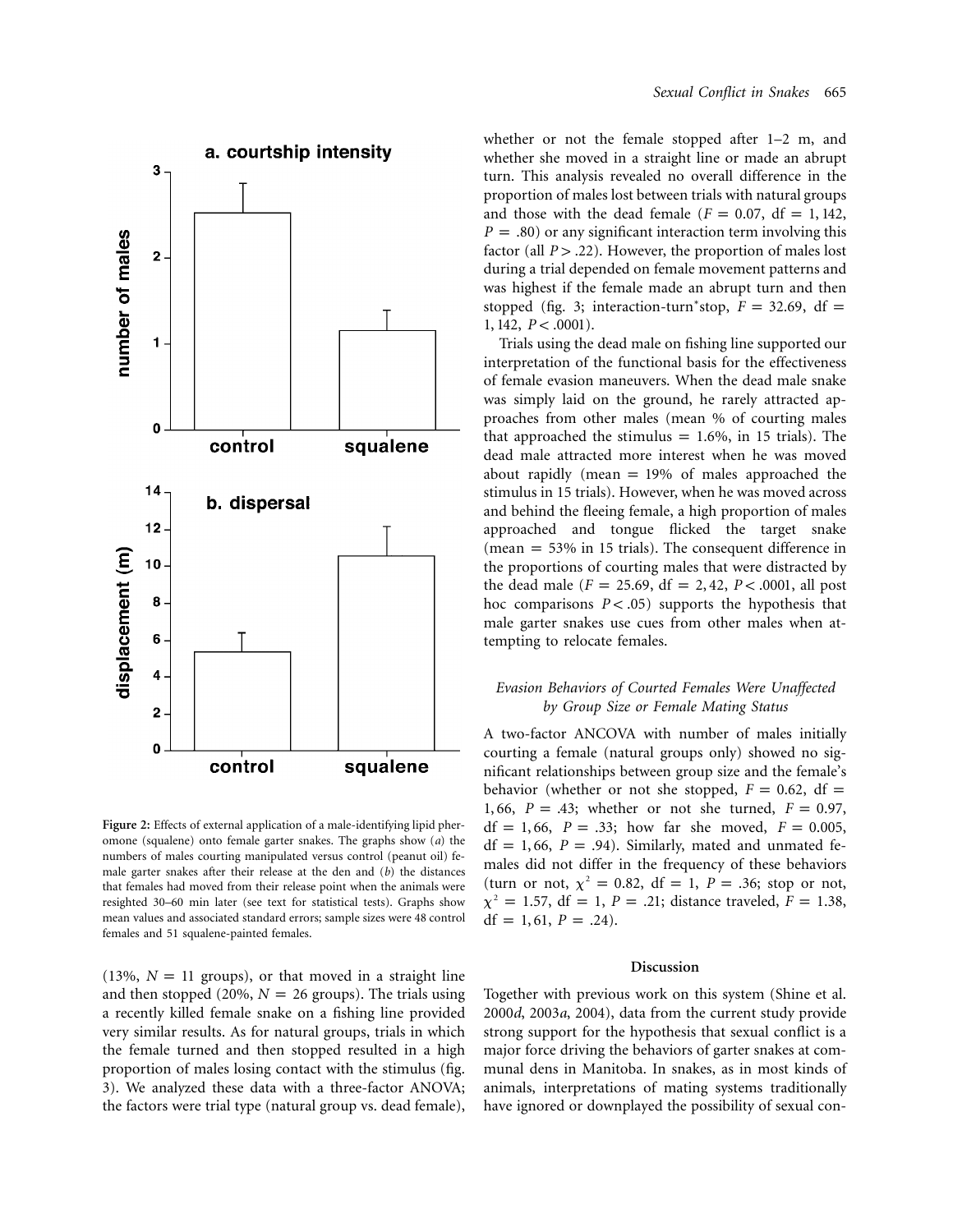

Figure 3: Effects of movement patterns of female garter snakes on the proportion of males that failed to keep up with the female they had been courting after the female moved away. The graphs show data for two sets of trials: (*a*) natural courting groups, in which the female was induced to flee and we recorded her behavior and the number of males (from those originally present in the courting group) still courting her at the conclusion of her movement, and (*b*) responses to a dead female snake that we manipulated to move in ways mimicking those seen in natural groups. The graphs show mean values and associated standard errors. Data are shown for four patterns of female movement: the female either continued moving or stopped after 1–2 m and either did or did not make an abrupt turn during that movement. Total sample size was 70 natural groups (see text for details) and 20 of each trial type for the dead female (total  $= 80$  trials).

flict (e.g., Devine 1984; Arnold and Duvall 1994; Chapman et al. 2003*b*). In the Manitoba garter snakes, however, several lines of evidence point to an intense battle between the sexes. Our data (above) on female behavior support the hypothesis of sexual conflict in that many facets of female movement patterns support the idea that females disperse from the den as rapidly as possible and minimize contact with males as they do so.

Rapid dispersal from the den may enhance female fitness via multiple pathways. For example, it reduces the female's vulnerability to crow predation (which is concentrated near the den; Shine et al. 2001*a*; R. Shine, personal observation) and provides more time for the female to feed on her summer range prior to reproduction. Food is scarce near the dens but abundant in the surrounding woodland: snakes begin to feed almost as soon as they begin dispersing (O'Donnell et al. 2004). Lastly, sexual conflict imposes costs per se: females that remain near the den risk injury or death if they are trapped beneath piles of vigorously courting males (Shine et al. 2001*a*).

These disadvantages suggest that female garter snakes should disperse from the den as soon as they have recovered from their long period of winter inactivity. The only

potential advantage to delaying dispersal is that it provides an opportunity for mate choice by a female. In such a case, we might predict that a female garter snake would not disperse from the den area immediately but instead would behave in ways that gave her opportunities for mate choice. Although the idea is plausible, our data falsify predictions from this hypothesis and instead accord with the following predictions from the alternative scenario of sexual conflict.

*Duration of delay before dispersing*. Females dispersed rapidly from the den, generally covering at least 100 m (to the drift fence) within a day or two of emergence.

*Incidence of mating prior to dispersal.* Many females dispersed from the den without mating (fig. 1), which is inconsistent with the hypothesis that females wait to mate. This result is paradoxical in view of the high frequency of multiple mating in garter snakes as revealed by genetic data (Garner et al. 2002; for the Inwood population, M. Pfrender, personal communication). It seems probable that females remate after they have left the den on their way to (or after arriving at) their summer ranges.

*Effect of courtship intensity on duration of delay prior to dispersal*. Critically, an experimental reduction in the in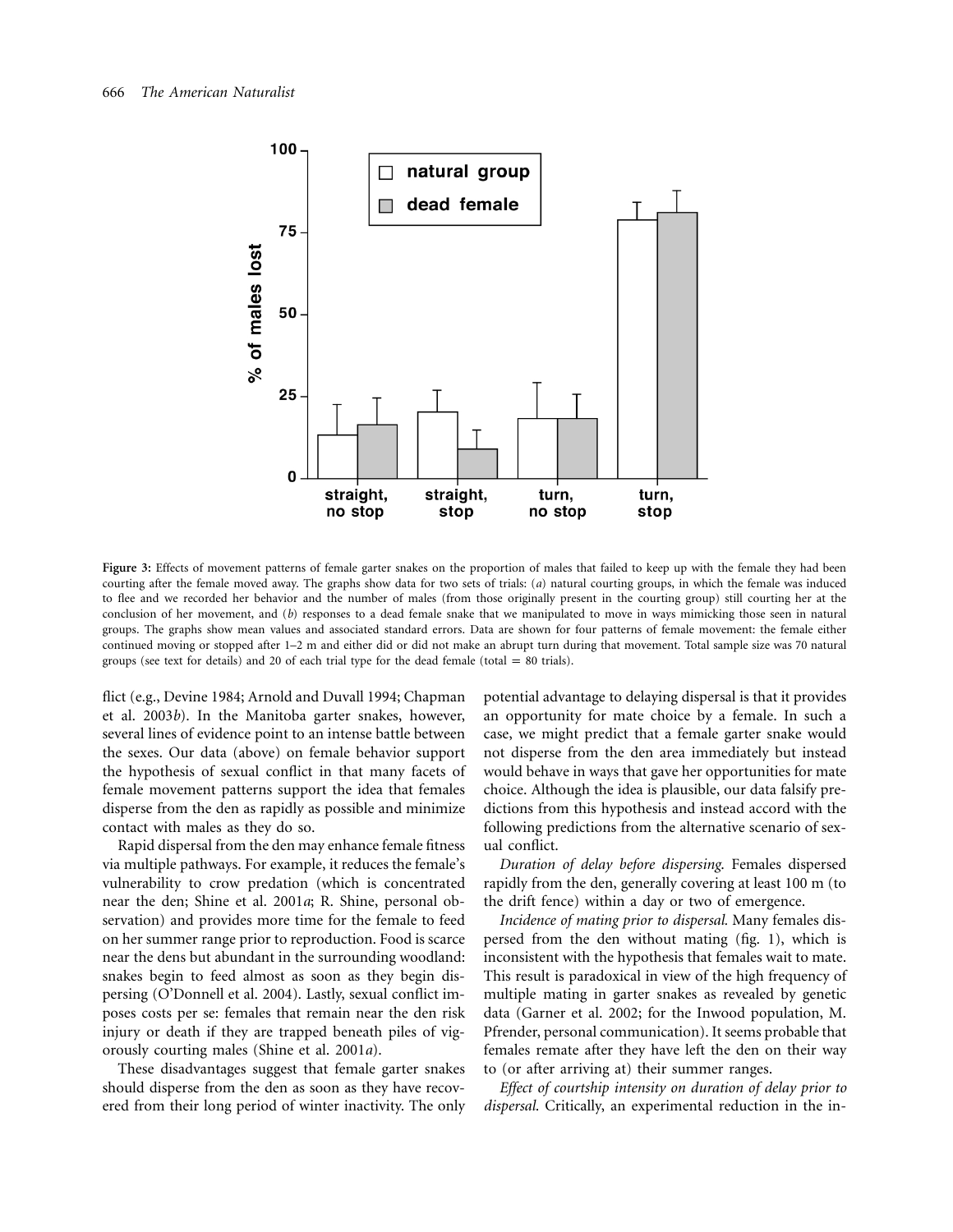tensity of courtship to a female resulted in her dispersing faster (as we would expect if courtship impedes dispersal) rather than slower (as we would expect if she waits to mate before dispersing).

*Dispersal routes*. Dispersing females followed routes that resulted in lower-than-expected rates of encounters with males as evidenced by differing sex ratios of captures in different traps. This pattern must reflect active avoidance of males by females, because focal observations confirm that males in the woodland follow female trails whenever they locate them (LeMaster et al. 2001; R. Shine et al. 2005). Thus, we would expect the numbers of males and females within a trap to be positively rather than negatively correlated unless females actively avoid males. Avoidance of male scent by females has been reported both for substrates in outdoor arenas (Shine et al. 2004) and for trails on the ground (LeMaster et al. 2001).

*Evasion behaviors of courted females*. The behaviors employed by courted females (especially rapid straight-line movements followed by an abrupt turn and stop) were effective at evading males because of male reliance on visual cues (especially rapidly moving snakes) for mate relocation. A female's evasion tactics were unrelated to the number of males courting her or to whether or not she had already mated (and hence her ablity to copulate).

In summary, our data accord better with the "sexual conflict" hypothesis than with the alternative idea of indirect mate choice. In combination with our previous studies at the same den, these results suggest that movement patterns by female garter snakes in this system are driven by attempts to avoid males rather than to enhance mate quality. We note, however, two important caveats. First, we know nothing about sexual interactions of snakes away from the den at their summer ranges. It is plausible that mating might occur there also, and females may be better able to control mate quality under such circumstances than in the frenetic den aggregations. Second, we cannot completely reject the "indirect mate choice" hypothesis even at the den, because a female that evades males may thereby benefit both from reduced costs of harassment and from an enhanced mate quality due to "screening" potential mates (Cordero and Eberhard 2003). One additional criterion to discriminate between these two hypotheses is parsimony: the "sexual conflict" hypothesis invokes a simple reduction in direct costs of harassment, whereas the "mate choice" scenario relies on a more complex and less direct pathway for enhancement of female fitness, that is, via differential mate quality. Although multiple mating enhances offspring fitness in some but not all snake populations (Madsen et al. 1992; Luiselli 1993; Blouin-Demers et al. 2005), there are no data to substantiate the critical assumption of a link between mate choice and offspring viability in garter snakes. Nonetheless, it remains a challenge for future work to explore the potential fitness benefits of evasion behavior for females. As noted by previous researchers (e.g., Chapman et al. 2003*a*, 2003*b*; Córdoba-Aguilar and Contreras-Garduño 2003; Eberhard and Cordero 2003), we need field studies on an ecologically and phylogenetically diverse range of study organisms to obtain a better understanding of the behavioral interactions between males and females in natural populations.

#### **Acknowledgments**

We thank A. and G. Johnson, J. Webb, and A. Lane for help and encouragement, and the Manitoba Department of Natural Resources (especially D. Roberts) for permits and logistical support. Financial assistance was provided by the Australian Research Council and the Australian Academy of Science (Graeme Caughley Traveling Fellowship, to R.S.), by a National Science Foundation National Young Investigator Award (IBN-9357245), and by the Whitehall Foundation (W95-04) to R.T.M. Research was conducted under the authority of Oregon State University Institutional Animal Care and Use Committee Protocol LAR-1848B and in accord with the U.S. Public Health Service "Policy on Humane Care and Use of Laboratory Animals" and the National Institutes of Health "Guide to the Care and Use of Laboratory Animals."

#### **Literature Cited**

- Arnold, S. J., and D. Duvall. 1994. Animal mating systems: a synthesis based on selection theory. American Naturalist 143:317–348.
- Arnqvist, G., and L. Rowe. 1995. Sexual conflict and arms races between the sexes: a morphological adaptation for control of mating in a female insect. Proceedings of the Royal Society of London B 261: 123–127.
- -, 2002. Antagonistic coevolution between the sexes in a group of insects. Nature 415:787–789.
- Arnqvist, G., M. Edvardsson, U. Friberg, and T. Nilsson. 2000. Sexual conflict promotes speciation in insects. Proceedings of the National Academy of Sciences of the USA 97:10460–10464.
- Blouin-Demers, G., H. L. Gibbs, and P. J. Weatherhead. 2005. Genetic evidence for sexual selection in black ratsnakes (*Elaphe obsoleta*). Animal Behaviour 69:225–234.
- Booth, J., and J. A. Peters. 1972. Behavioural studies on the green turtle (*Chelonia mydas*) in the sea. Animal Behaviour 20:808–812.
- Chapman, T., G. Arnqvist, J. Bangham, and L. Rowe. 2003*a*. Response to Eberhard and Cordero, and Córdoba-Aguilar and Contreras-Garduño: sexual conflict and female choice. Trends in Ecology & Evolution 18:440–441.
- ———. 2003*b*. Sexual conflict. Trends in Ecology & Evolution 18:41– 47.
- Cooper, M. I., and S. R. Telford. 2000. Copulatory sequences and sexual struggles in millipedes. Journal of Insect Behavior 13:217–230.
- Cordero, C., and W. G. Eberhard. 2003. Female choice of sexually antagonistic male adaptations: a critical review of some current research. Journal of Evolutionary Biology 16:1–6.